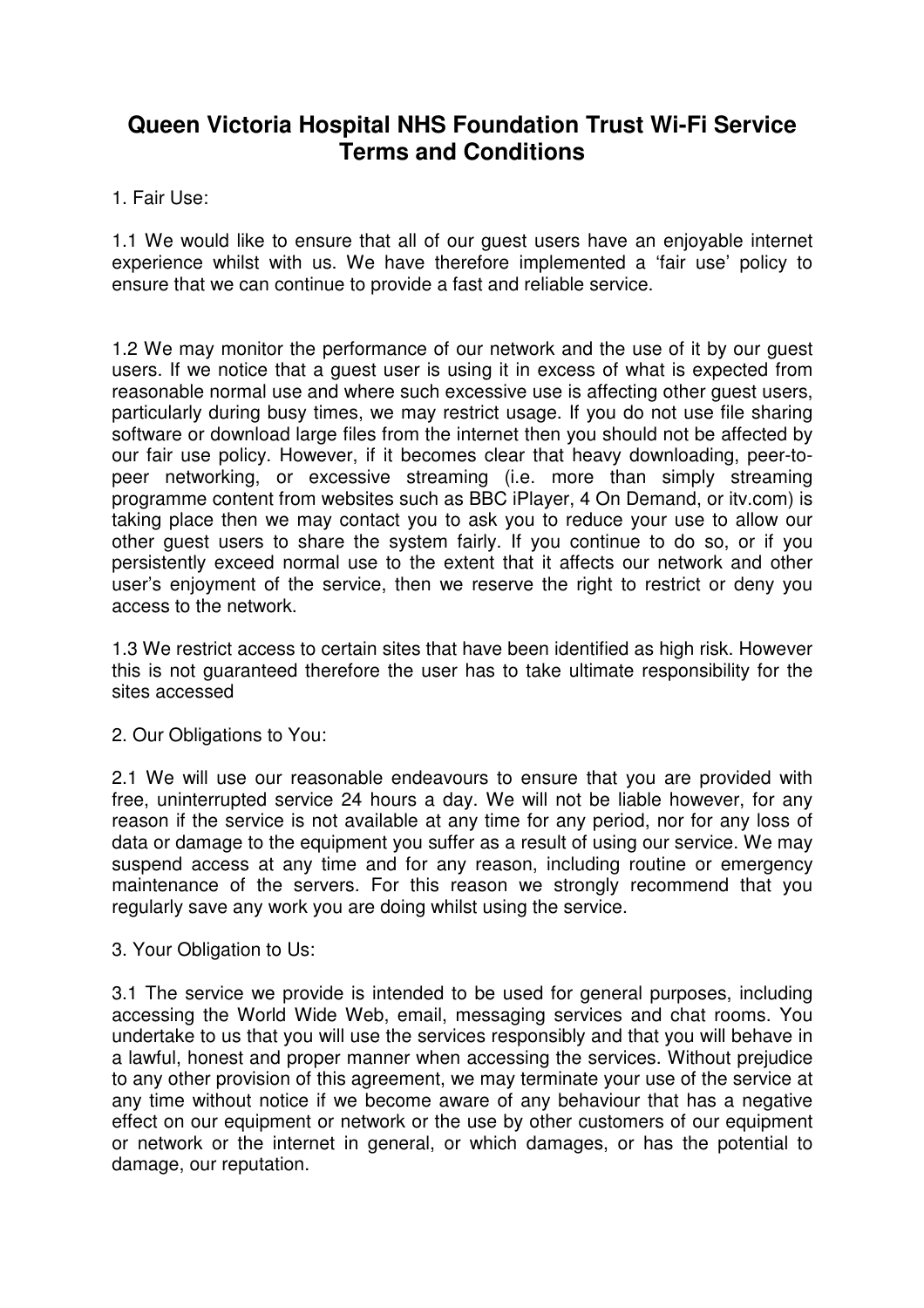3.2 Without prejudice to the generality of paragraph 4.1 above, you may not: use the service for any illegal purpose (including but not limited to breaching any intellectual property or computer misuse legislation and downloading or uploading any illegal material); send any unsolicited commercial email (or "spam") or any activity relating to it; carry out any "hacking" activities such as attempting to access systems without authorization or carry out denial of service attacks.

## 4. Data Protection

We will not disclose any personal information which is provided by you to any third party without your permission unless required to do so by Law.

4.1 We may log traffic data to assist us with the implementation of our terms and conditions and our fair use policy, although it is our policy to respect your privacy.

### 5. Breach of Agreement

We shall investigate any suspected breach of the agreement by you, and reserve the right to take such action as we, in our sole discretion, deem appropriate, including suspension or withdrawal of the service with immediate effect and without notice to you.

### 6. Disclaimer

### 6.1 You acknowledge that use of the service is entirely at your own risk.

6.2 The service is provided on an "as-available" basis, and to the fullest extent permitted by law we hereby exclude all and any warranties or conditions of any kind, whether express or implied, in respect of the service and the content or data obtained or downloaded from it.

6.3 Without prejudice to the foregoing generality we do not warrant that the service will be uninterrupted, timely, and secure of error free at all times or will meet your requirements; and we are not responsible for security, integrity, accuracy, suitability or completeness of any information that you transmit or receive while using the service.

6.4 The disclaimer within this paragraph 7 does not affect your statutory rights as a consumer.

### 7. Liability

7.1 Nothing in this agreement serves to exclude or limit our liability for death or personal injury cause by our negligence.